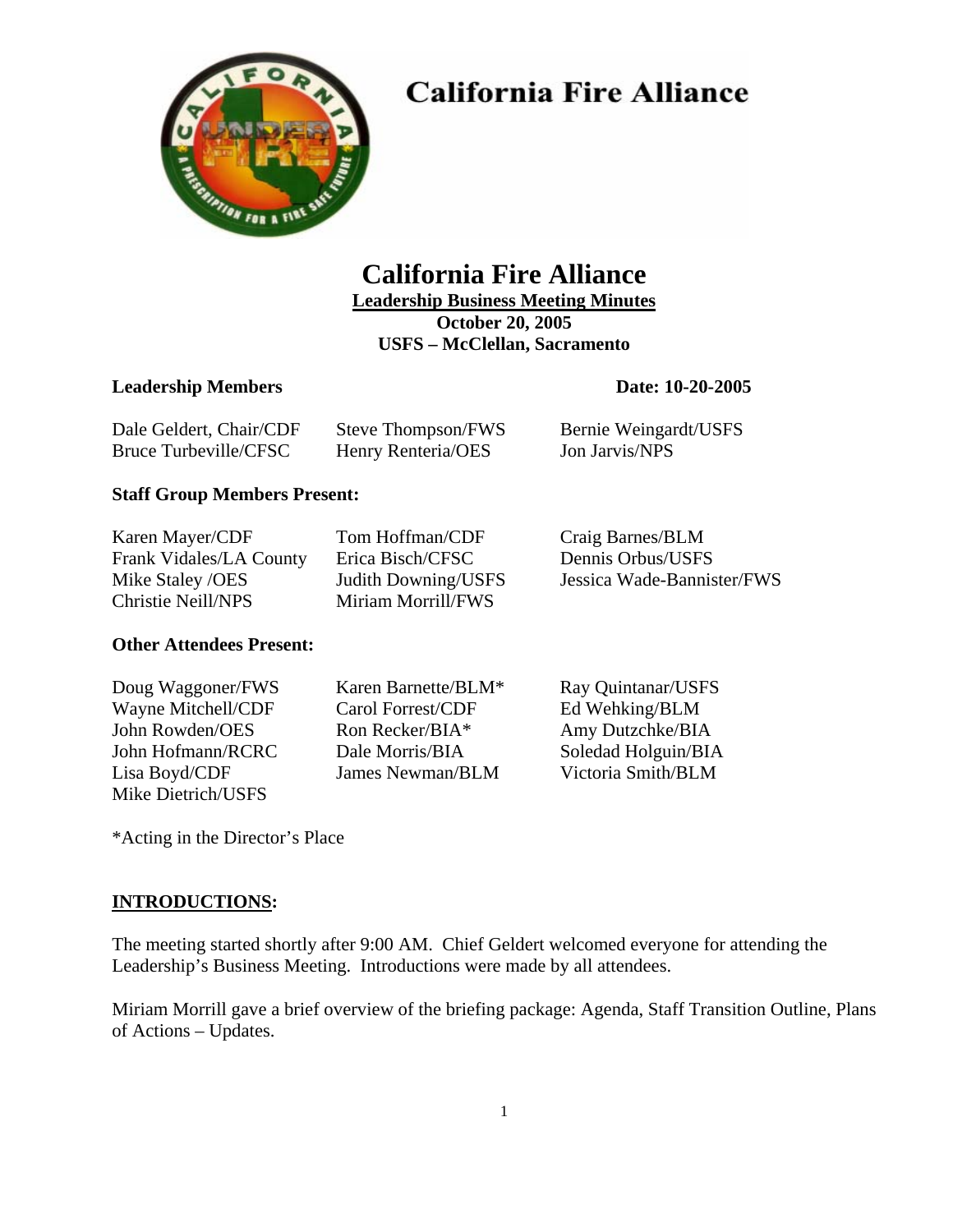# **Fire Alliance Leadership Chair and Support Staff Chair - Transition**

Miriam Morrill, Support Staff Chair, opened the discussion by announcing that Tom Hoffman, CDF, will be taking her place as the new Support Staff, Chair since she is now in her new position with the Fish & Wildlife Service. With this change and the updating of the Alliance Charter, the questions had come up: **1)** Who will be assuming Leadership Chair next?; **2)** Is chairperson policy still appropriate?; **3)** Should the Leadership and Support Staff Chairs be from the same agency?; and **4)** Should the length of term be longer than one-year term?

All the Leadership spoke on this topic with a variety of suggestions: **1)** that the Leadership and Support Staff Chairs should serve a two year term; **2)** that there should be a Deputy Chair who would be the next Chair and would be Acting Chair in the absence of the Chair; and **3)** that there are pros and cons on the Leadership and Support Staff Chairs being from the same agency or different agencies. It was discussed that it wouldn't make any difference on the agency as long as the Support Staff Chair had the knowledge and background and time and that the Support Staff would choose their Chair.

Miriam also talked about the staff workload for Support Staff Chair. The workload is heavy and very time consuming and the possibility of needing an administrative assistant. The administrative assistant would assist the Support Staff Chair.

**ACTION:** Chief Geldert wanted this topic at the next Executive Meeting (TBD). How are they going to staff the support staff Chair and staff? Leadership Chair term? Review and Update the Charter?

There was no discussion on who will be the next Leadership Chair.

## **Alliance Website**

Lisa Boyd, CDF, gave an update and brief background handout as well as demonstration of the Fire Alliance Website. As of September 26 the new and improved website was up and running. There were still changes being worked on and the maintenance of website. The CDF contractor for the Fire Alliance Website is with Version 3. The contract will end June 30, 2005. A decision by the Leadership will be needed by January 2006 to find the funding to continue the maintenance along with the staff support, discuss whether or not the website will remain with CDF or become another agency responsibility. She also talked about the need for new pictures from the different agencies and new success stories. Tom Hoffman encouraged that the federal agencies notify their field staff of the Fire Alliance Website

**ACTION:** Support Staff to submit a white paper to the Leadership before January on what the funds and staffing needs are with recommendations and alternatives.

### **Community Wildfire Protection Plans (CWPP)**

John Hofmann, RCRC, gave an update on what the CWPP task group has done to date. The CWPP's are on the Fire Alliance Website and if you wanted to see a CWPP you are able to click on the link and see the plan. There are 57 CWPP's in the works which 15 of them are "approved". The federal agencies are concerned with the low numbers that are in the approval process. FY 2006 and FY 2007 funding may depends on CWPP's and that any grant requests that have an already approved CWPP will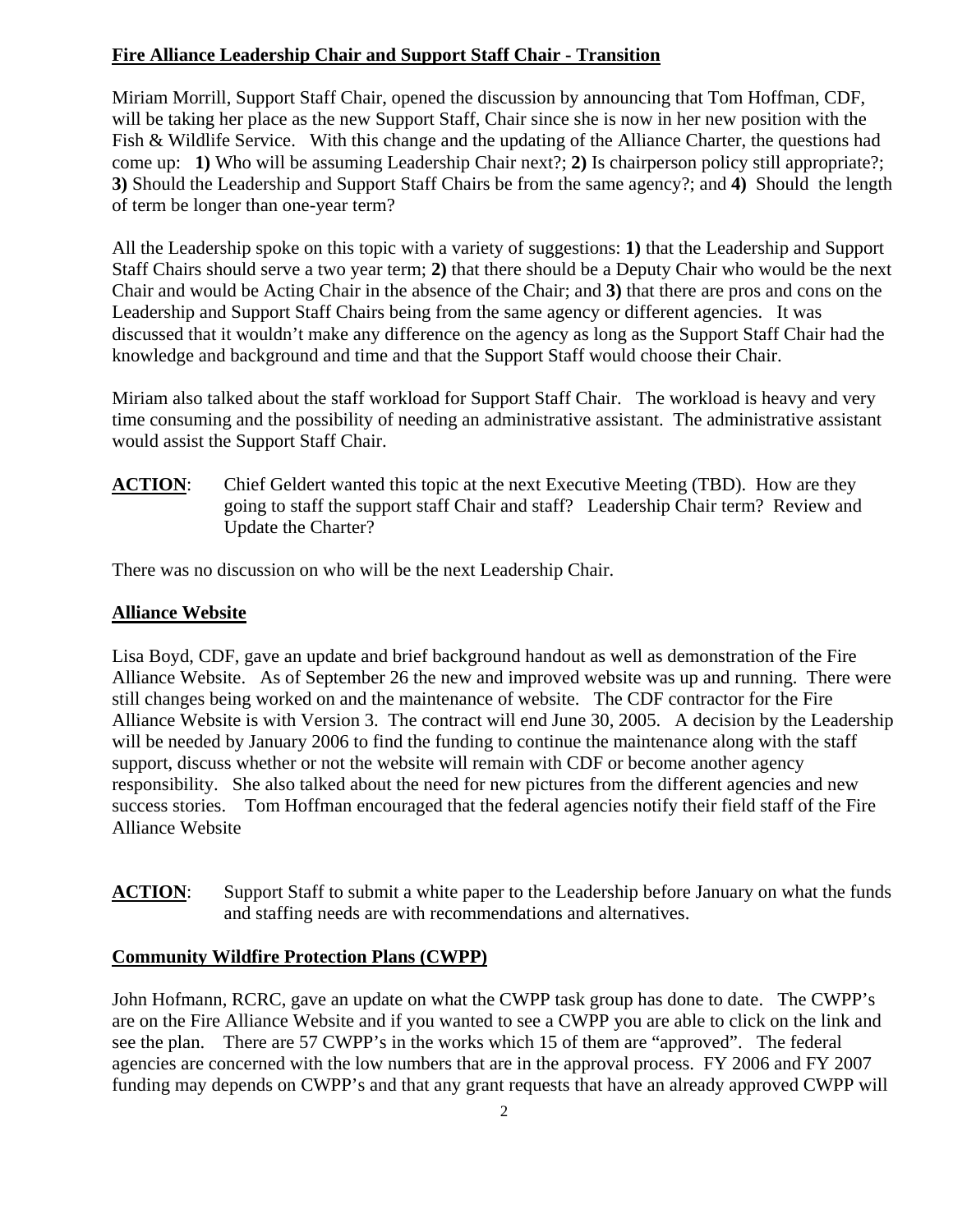have priority over all other grant requests. Tom Hoffman, CDF, mentioned that California has been ahead of other states when it comes to having fire plans but they are not necessarily in the CWPP format. This brought up the question "What do we need to do to encourage the Fire Safe Council's and Communities to do a CWPP?" Besides to receive federal grant monies an "Approved" CWPP will be needed.

**ACTION**: California Fire Safe Council to put a direct request to each of the federal agencies formally asking for their assistance in assisting the Fire Safe Councils and Communities in preparing the CWPP.

#### **Grants Clearinghouse and MOU**

Erica Bisch, CFSC, gave an update on Grants Clearinghouse plan of work and "Draft" Clearinghouse MOU. She reported that this was the 3<sup>rd</sup> year of the Grants Clearinghouse. A "Draft" news release is coming out shortly for the "Call for Concept Papers for Fire Safety Grants Available to fund community Projects and that there will be grant writing workshops given.

The MOU for Grants Clearinghouse is out to the Support Staff and for Leadership review. Comments are due January 10, 2006. If all agencies agree, the MOU could be signed at the next Executive meeting of the Leadership.

**ACTION:** Support Staff to review and comment on the "Draft" News Release by November 1, 2005.

> Leadership and Support Staff to be able to give and verify the following information by November 1, 2005:

- USFS: 2006 pot of money; 50/50 cost share
	- \$2.5 million for San Bernardino National Forest
- BLM: 2006 Plans for the projects selected that are unfunded
- NPS: 2006 Plans for the projects selected that are unfunded
- FWS: 2006 Plans for the projects selected that are unfunded
- CDF: Prop 40

All Agencies: Predictions for FY 2007

#### **Environmental Compliance**

James Newman, BLM, gave an update on environmental compliance with discussion about NEPA,. CEQA, ESA, and NHPA compliance for grants. James and Christie Neill, NPS, reported nothing new other than they were still working on it and a "Draft" has gone to CDF for review.

#### **Cooperative Rural Fire Assistance**

Jessica Wade-Bannister, FWS, gave an update on Cooperative rural Fire Assistance activities in Fiscal Year 2005. BLM and FWS period closed with 55 applications. NPS extended their period to November.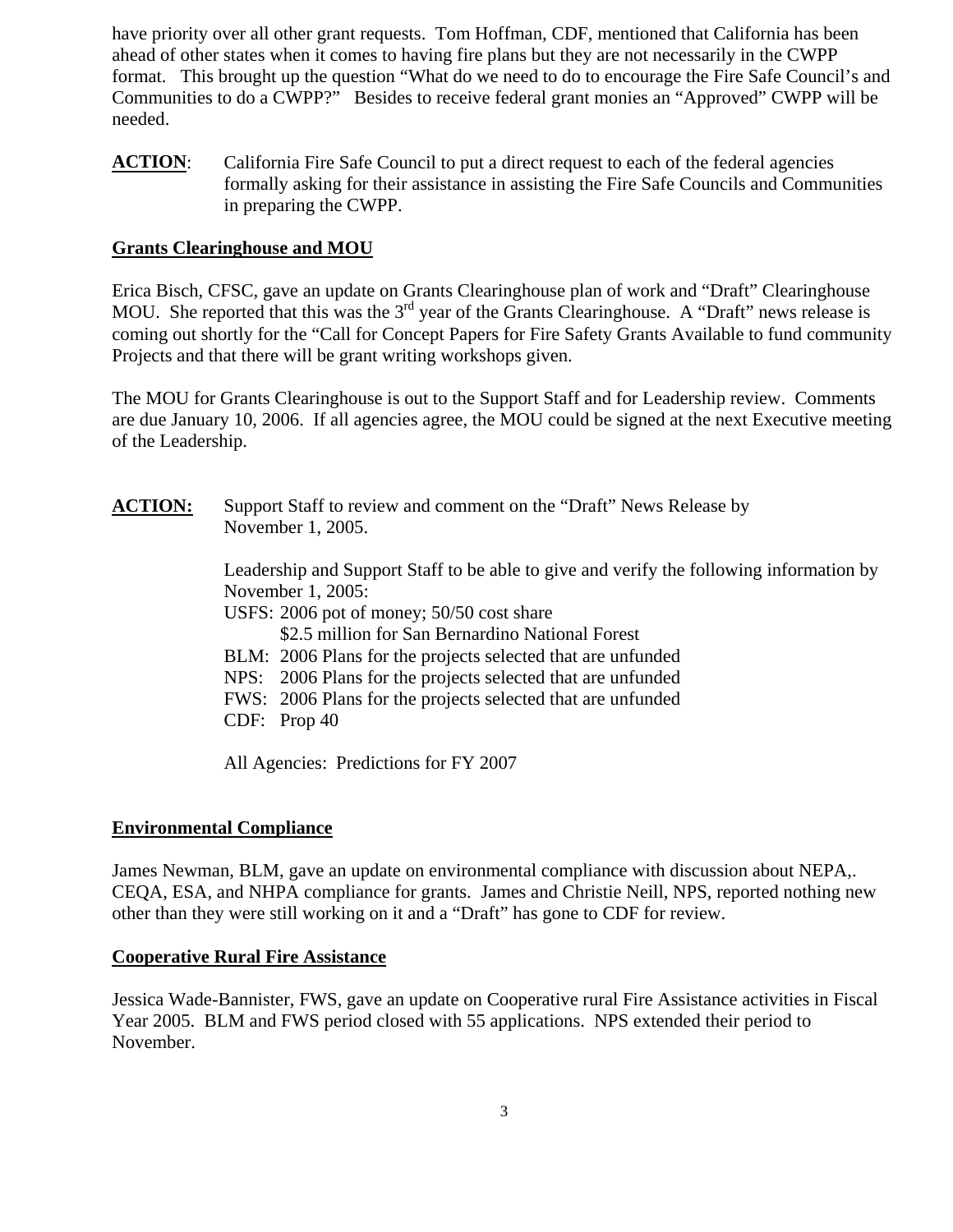# **Alliance Communications Plan/ Alliance Outreach Strategy**

Tom Hoffman, CDF, gave a brief history of the Fire Alliance Communications Plan. Asked the Leadership for what their goals and objectives were for the future.

Judith Downing, USFS, gave an update on Alliance Outreach Strategy/WUI Strategy and the work coordinated with David Horne.

No consensus on goals or strategy was reached.

## **Community At Risk (CAR) Update and GIS Support**

Victoria Smith, BLM, gave an update on CAR listing process on how a community can "apply" and "be taken off" the list and discussion on GIS support needed to maintain the website. As of to-date the Fire Alliance has received five applications from communities to be put on the list. The applications will be up for approval in December or January and the communities will be official notified in February.

Victoria also talked briefly about getting the GIS person from each agencies and the information from the field and the need to get each of the agencies to formalize a process.

**ACTION:** Reconvening the CAR committee to review the application for approval.

Victoria and a task group prepare a paper of the GIS issue, scope, and recommendations for the Leadership consideration.

### **CWPP Helpdesk**

Craig Barnes, BLM, discussed the development of the CWPP Helpdesk plan of action. A task group has been formed and a draft of the POA is out for comment.

### **Blue Ribbon Commission**

Mike Staley, OES, discussed the development of the Blue Ribbon Commission plan of action. A handout was given "BRC Recommendations – Assigned to the California Fire Alliance".

**ACTION:** BRC task group to meet with Chief Geldert for briefing and direction. Tom Hoffman to coordinate.

### **Mountain Area Safety Task Force**

Mike Dietrich, USFS, gave a presentation on the Mountain Area Safety Task Force (MASTF) partnership in the Lake Arrowhead area – Landscape mitigation efforts.

### **Other Alliance Activities**

Miriam Morrill, FWS, gave an update on completed projects: Camp Smokey and Wildfire Awareness Week. These two (2) projects are annual projects that the Support Staff will be working on for next year.

**ACTION** Support Staff prepare new Plan of Actions for Camp Smokey and Wildfire Awareness.